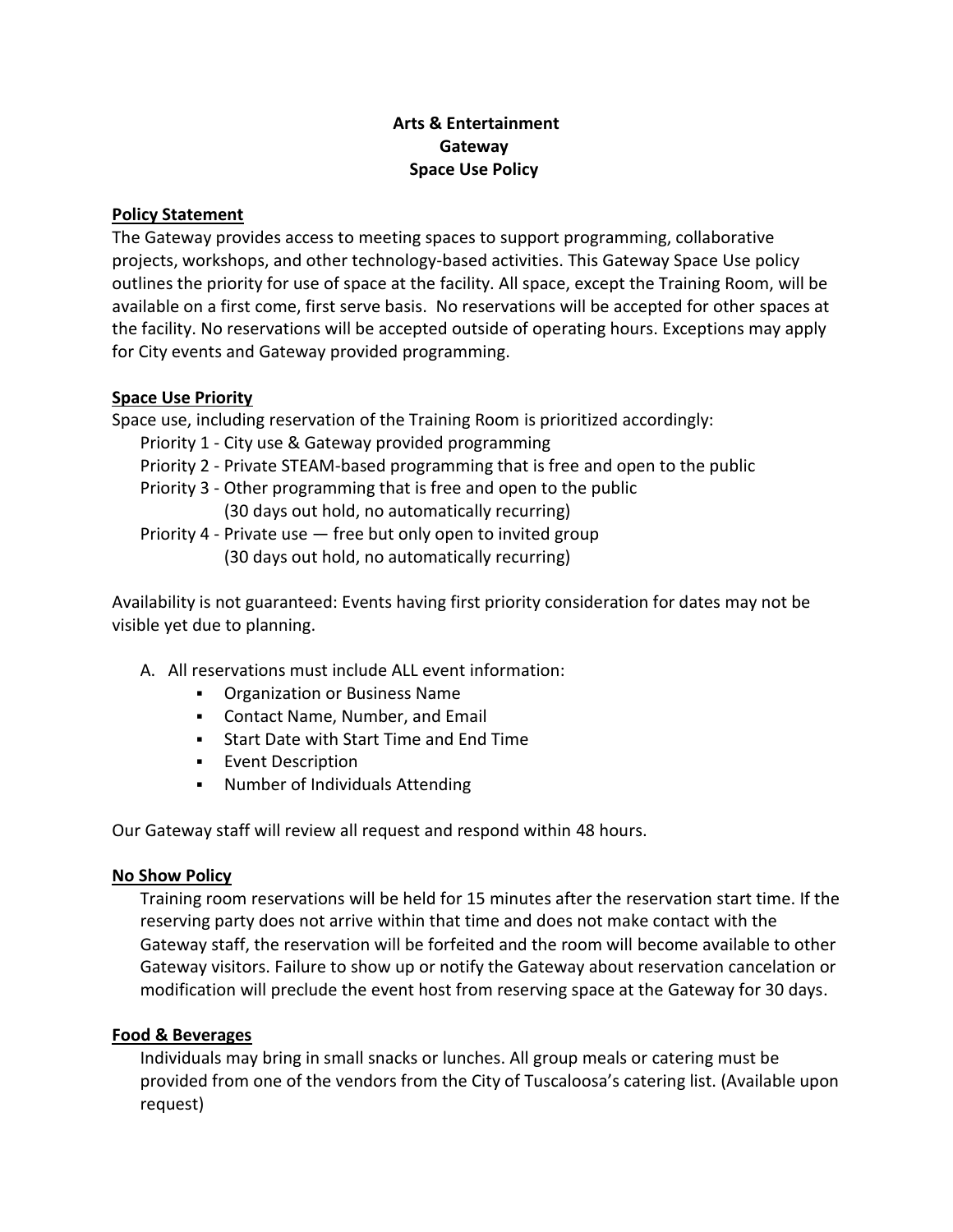#### **Expectations & Conduct**

All meeting organizers and attendees must abide by our policies including the Expectations & Conduct, and Internet Use and Safety:

- There is no reservation fee for space use and no fee can be charged by reserving parties.
- Reservations cannot start before 8:30 a.m. and may not extend past 5:45 p.m. so that the space is able to be cleaned and set up prior to and after reservations.
- Training Room reservations must include large groups of 10 or more.
- Reservations must reflect request. We reserve the right to require the room to be used for the intended purpose or we may ask you to end the reservation and leave the facility.
- No family or social functions are allowed including but not limited to birthday parties, baby showers, baby gender reveals, etc.
- Food and drinks are not allowed in Robin's Room (kid's room).
- Children under the age of 13 should not be left unattended.
- Visitors are required to respect one another, including staff and other users.
- No abusive or obscene language is allowed.
- No weapons.
- No canvassing, selling, soliciting, panhandling, or behavior that disturbs or intimidates others is allowed. The sale of goods or services, or interaction that survey or solicit the opinion of our visitors is not allowed.
- The use of tobacco products or smoking in any form, including e-cigarettes, is not permitted on City property or within 100 feet away from the Gateway entrances.
- Illegal drugs are not allowed on Gateway property.
- Visitors are not allowed to deface, damage, destroy, or tamper with Gateway technology or other property.
- No pets allowed except Registered Service Animals.
- Shirt and shoes are required in facility.

# **Internet Use And Safety**

The Gateway's mission is to empower and inspire our community through technology access and education. The Gateway expects users to use the resources in a responsible manner.

- Responsible use of the Internet at The Gateway includes, but is not limited to, the following:
	- Complying with Gateway's expectations and conduct
	- Refraining from illegal or unethical use of the Internet
	- Respecting copyright law by making only authorized copies of copyrighted materials
	- Not altering hardware or software
	- Not misrepresenting yourself, by access code, password or signature
	- Respecting the privacy of others
	- Not violating federal, state, local laws or regulations